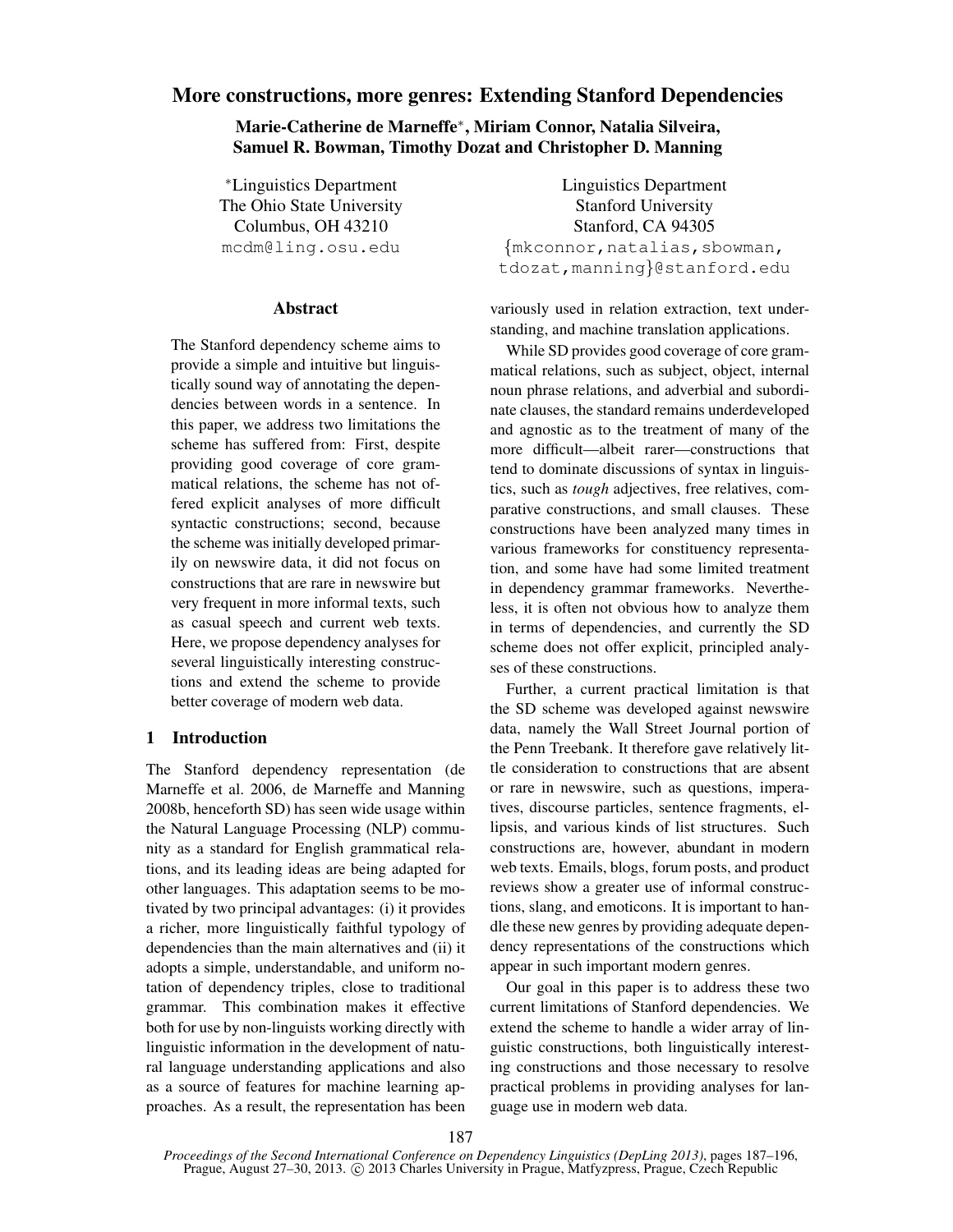### 2 The Stanford dependencies

The set of grammatical relations used by SD is principally drawn from the grammatical-relation oriented traditions in American linguistics: Relational Grammar (Perlmutter 1983), Head-driven Phrase Structure Grammar (HPSG, Pollard and Sag 1994), and particularly Lexical-Functional Grammar (LFG, Bresnan 2001). However, the actual syntactic representation adopted follows the functional dependency grammar tradition (Tesniere 1959, Sgall et al. 1986, Mel'cuk 1988) ` and other dependency grammars such as Word Grammar (Hudson 2010) in representing a sentence as a set of grammatical relations between its words. The SD scheme deviates from its LFG roots in trying to achieve the correct balance between linguistic fidelity and human interpretability of the relations, particularly in the context of relation extraction tasks. This leads it to sometimes stay closer to the descriptions of traditional grammar (such as for *indirect object*) in order to avoid making unnecessary theoretical claims that detract from broad interpretability. The focus of the SD scheme is on semantically useful relations.

Automatic annotation of dependencies using the SD scheme can be obtained for English text with a tool distributed with the Stanford Parser.<sup>1</sup> The tool uses a rule-based strategy to extract grammatical relations as defined in the SD scheme via structural configurations in Penn Treebank-style phrase-structure trees. The tool performs well, but as with all automatic parsing, it is important to maintain a distinction between the annotations it produces and the theoretical standard of the SD scheme: there can be a difference between the relation that the scheme would assign to two words and the relation that gets assigned by the tool. In this paper, we address the ideal relation structures rather than discussing parser performance directly. The Stanford dependency representation makes available several variants, suited to different goals. One, the *basic* representation, is a simple dependency tree over all the words in the sentence, which is useful when a close parallelism to the source text words must be maintained, such as when used as a representation for direct dependency parsing (Kübler et al. 2009). The expanded representation adds additional relations that cannot be expressed by a tree structure but may be useful for capturing semantic relations between entities in the sentence. Here, we will draw such additional dependencies as dashed arcs.

### 3 Data

We have started an annotation effort to construct a gold-standard corpus of web data annotated with this extended SD scheme.<sup>2</sup> To provide the community with a gold-standard corpus that better captures linguistic phenomena present in casual text genres, we are annotating the parsed section of the Google Web Treebank (Petrov and McDonald 2012). This corpus contains about 250,000 words of unedited web text and covers five domains: questions and answers, emails, newsgroups, local business reviews and blogs. For each domain, between 2,000 and 4,000 sentences have been annotated with phrase-structure trees in the style of OntoNotes 4.0 by professional annotators from the Linguistic Data Consortium.

# 4 Linguistic analyses adopted for different constructions

The SD scheme has been in use for seven years, but still lacks principled analyses of many of the difficult English constructions that have been a staple of the formal linguistic literature. However, we have found in our annotation work that some of these constructions now arise prominently in terms of cases for which the correct analysis is unclear. Here we try to resolve several of these interesting corner-cases of English grammar. Some of these cases, such as tough adjectives and free relatives, were also discussed in recent evaluations of dependency extraction systems (Rimell et al. 2009, Bender et al. 2011) where the goal was to recover long dependencies. The family of CoNLL dependency schemes for English (Buchholz and Marsi 2006, Johansson and Nugues 2007), another common dependency representation in NLP, largely does not provide satisfying analyses for any of the cases presented here. Small clauses are the one exception, and the CoNLL treatment of small clauses is similar to ours.

### 4.1 Tough adjectives

Tough adjectives, discussed in Bender et al. (2011), have posed challenges to nearly every syn-

<sup>1</sup>http://nlp.stanford.edu/software/ lexparser.shtml

<sup>2</sup>To date, except for the BioInfer corpus of biomedical texts (Pyysalo et al. 2007) and a small set of chosen longdistance dependency constructions (Rimell et al. 2009), there are no gold standard Stanford dependency annotations.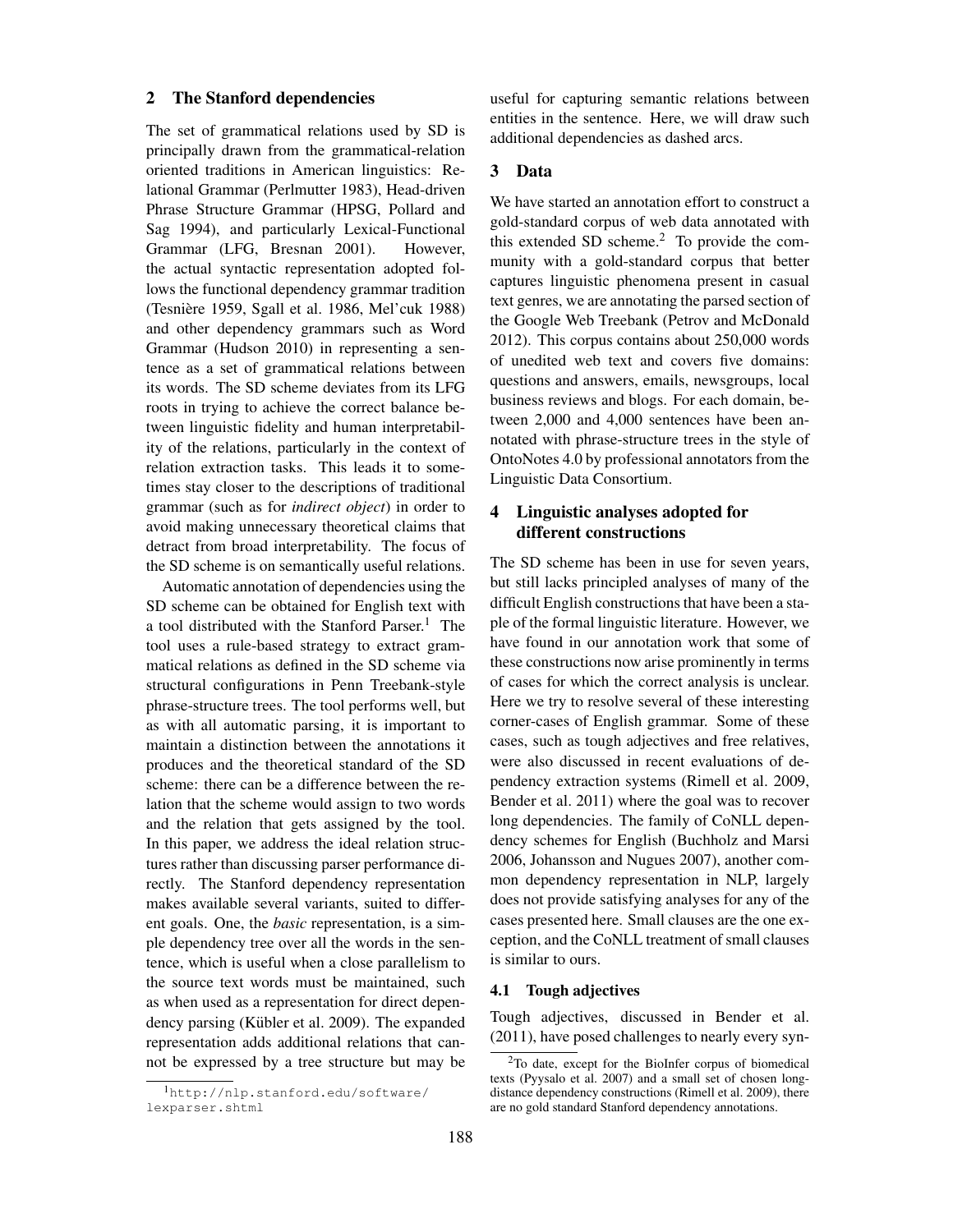tactic formalism. For example, in (1a), the object of *find* can be "raised" to subject position in the main clause to form a tough adjective construction, as in (1b). One of the difficulties for generative grammar in modeling this construction is that the object being raised can be embedded arbitrarily deeply in the sentence, as in (1c).

- (1) a. It was hard (for me) to find this address.
	- b. This address was hard (for me) to find.
	- c. This address was hard (for me) to work up the motivation to try to explain how to find.

In (1b), *this address* functions syntactically as the subject of *was hard*, but thematically as the object of *find*, and we want to represent both of these dependencies at some level. We simply give the surface subject (here *this address*) the expected *nsubj* label coming off the main predicate. We want to represent its relationship to the embedded verb as well though, since the surface subject is its thematic argument. Paralleling the existing *xsubj* dependency for the relationship between a verb and its controlling subject (which breaks the tree dependency structure), we introduce the *xobj* dependency to capture the relationship between a verb and its logical object when it breaks the tree dependency structure. So (1b) will have the dependency representation in (2), with an additional *xobj* dependency from *find* to *address*:

$$
(2) This address was hard to find.
$$

Further, there are two competing structural analyses for the optional *for NP* phrase. In one, the *for NP* is a PP complement of the main predicate, and in the other, *for* is a complementizer that takes a tense-less sentence. Chomsky (1973) argues on the basis of sentences like (3a–3b) that the experiencer *for NP* must be a true PP, not part of a complementizer.

- (3) a. It is easy [ $_{\rm PP}$  for the rich] [ $_{\rm SBAR}$  for the poor to do all the work].
	- b.  $*$ All the work is easy  $[p]$  for the rich  $[**SBAR**$  for the poor to do  $\_]$

When the *for* introduces an SBAR proposition (which is quite rare), the whole clause can "move" as a unit, as demonstrated in (4a), but when the *for* introduces a PP experiencer, the PP can "move" separately (4b), both supporting the hypothesis that the experiencer is not part of an SBAR.

- (4) a. [SBAR For the poor to do all the work] is easy  $[$ <sub>pp</sub> for the rich].
	- b. X-server is difficult  $[s]$  to set up] [PP for everyone].<sup>3</sup>

We conclude from data like this that the PP is usually a separate constituent, and should be annotated as such; (3a) and (4b) should therefore be assigned the dependencies shown in (5a–5b).





We opt to analyze *to find* in (1b) and *to set up* in (4b) as clausal complements (*ccomp*). Faithful to the original SD scheme, we reserve the use of the *xcomp* label for controlled complements in the LFG sense of functional control (Bresnan 1982) – where the subject of the complement is necessarily controlled by an argument of the governing verb. This is not the case here: the subject can be viewed as a covert PRO, which is coreferent with the *for PP* complement. We now have a complete analysis for *tough* adjectives. The dependency relations for the sentence in (1b) are given in (6) below.



#### 4.2 Free relatives

Free relatives, which are discussed in Rimell et al. (2009), are likewise challenging because while their surface resemblance to embedded interrogatives invites a transformational treatment parallel to *wh*-questions, certain of their syntactic properties point to an analysis in which the *wh*-phrase serves as the head rather than as a subordinate element. To illustrate these two conflicting analyses, we will explore the implications of each treatment using the free relative phrases (italicized) in (7) below as our chief examples.

<sup>3</sup>https://mail.gnome.org/archives/ gnome-accessibility-list/2003-May/ msg00421.html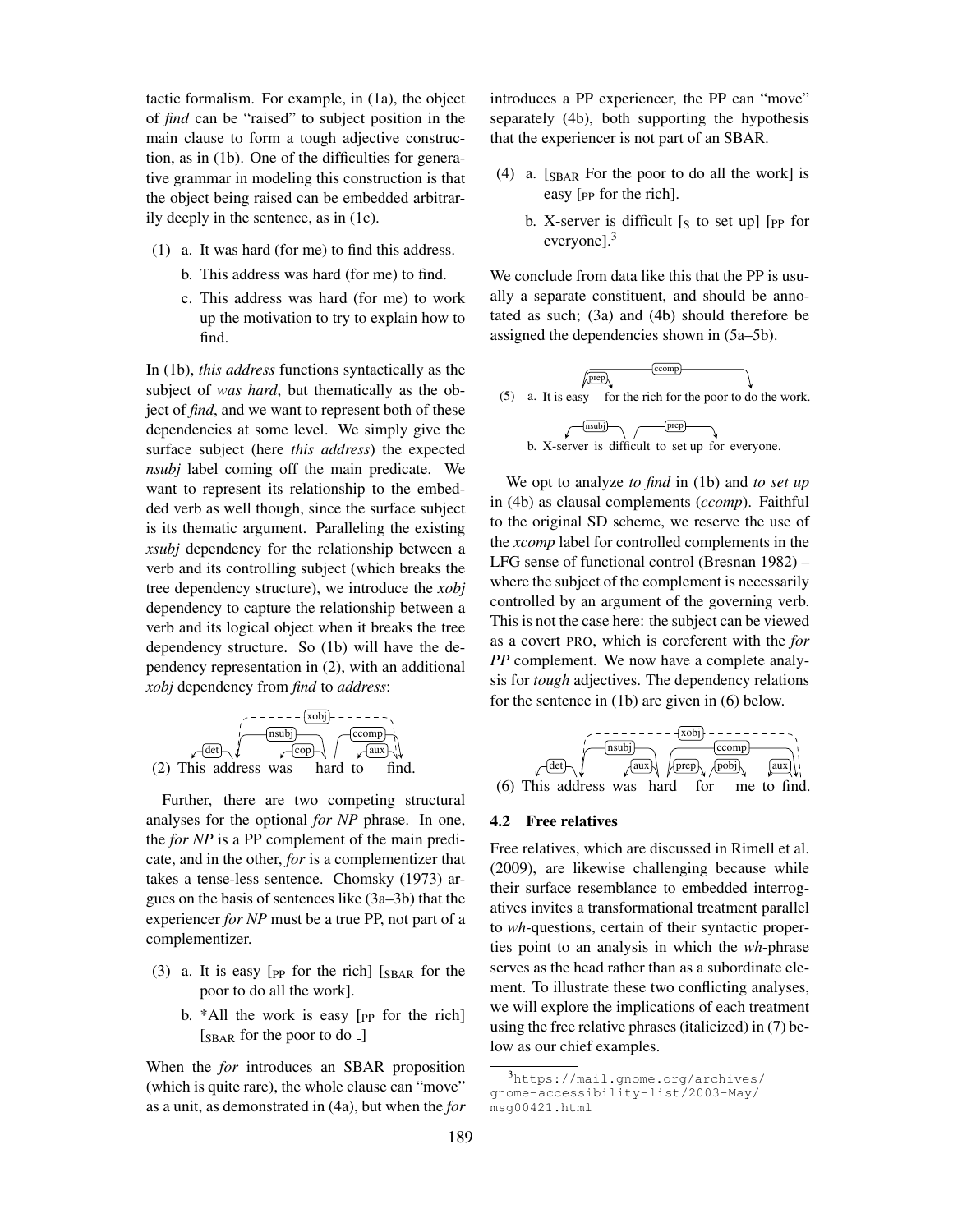- (7) a. Put your bag down *wherever you see a spot*.
	- b. Sarah will talk to *whoever comes her way*.
	- c. I'll dress *however nicely you tell me to dress*.

An initially attractive approach to analyzing (7a–7c) is to treat the free relatives identically to embedded *wh*-interrogative complements. On this approach, *wherever* is an *advmod* of *see*, *whoever* is the *nsubj* of *comes*, and *however nicely* (with *nicely* being the head of the *wh*-phrase) is an *advmod* of *dress*, resulting in the following dependency structures:



The above treatment is analogous to a transformational analysis of free relatives in a phrase structure formalism. In such a treatment, the *wh*phrase is generated inside the clause and moved to the clause-initial position through  $A'$ -movement. The Treebank II bracketing guidelines (Bies et al. 1995) take this approach, inserting a \*T\* node, indicating the trace of  $A'$ -movement, in the tree position where the *wh*-word was generated and coindexing it with the *wh*-word—see (9).

(9) Sarah will talk  $\dots$ 



Under this analysis, we must treat *see* as a sentential complement of *put*, *comes* as a prepositional complement of *to*, and *tell* as a sentential complement of *dress*, as shown in (8a–8c) and (9).

However, as Bresnan and Grimshaw (1978) point out, this transformational analysis fails to capture certain key syntactic properties of free relatives. In particular, the free relative phrases in (7) do not really behave like sentential complements—in fact, substituting other sentential *wh*-complements for the free relative phrases in (7) leads to ungrammatical constructions:

- (10) a. \*Put your bag down *what table Al put his on*.
	- b. \*Sarah will talk to *which person Fred talked to*.
	- c. \*I'll dress *what dress I wore last time*.

We make better predictions if we analyze the free relatives like those in (7a), (7b), and (7c) as locative adverbial phrases, nominal phrases, and adverbial phrases, respectively. Substituting these phrase types for the free relatives in the original examples leads to perfectly natural constructions:

- (11) a. Put your bag down *on the table*.
	- b. Sarah will talk to *that man over there*.
	- c. I'll dress *very nicely*.

In each example, the syntactic category assigned to the free relative phrase is identical to that of the *wh*-phrase within the free relative: *wherever* being locative, *whoever* being nominal, and *however nicely* being adverbial. Based on this observation (among others), Bresnan and Grimshaw (1978) argue for treating the *wh*-phrase as the head of the free relative. In their 1978 transformation grammar analysis, they then account for the appearance of movement with a deleted pronoun whose trace is coindexed with the *wh*-phrase and stipulate that the coindexed nodes must agree in certain grammatical features:

- (12) a. Put your bag down  $L_{ocP}$  wherever<sub>1</sub> [s you see a spot [*there* $\rightarrow \emptyset$ <sub>1</sub>]]].
	- b. Sarah will talk to  $\begin{bmatrix} N_P \end{bmatrix}$  whoever<sub>1</sub>  $\begin{bmatrix} S \end{bmatrix}$  s/he  $\rightarrow$  $\emptyset_1$ ] comes her way]].
	- c. I'll dress  $[A_{\text{dvP}}]$  [however nicely]<sub>1</sub> [s you tell me to dress  $[so \rightarrow \emptyset_1]]$ .

So rather than follow the Treebank II guidelines, we adopt the approach of Bresnan and Grimshaw (1978), analyzing the *wh*-phrase as the head of the free relative and treating the sentential portion of the free relative phrase as a relative clause modifier on the head. We also mark the relationships inside the relative clause, between the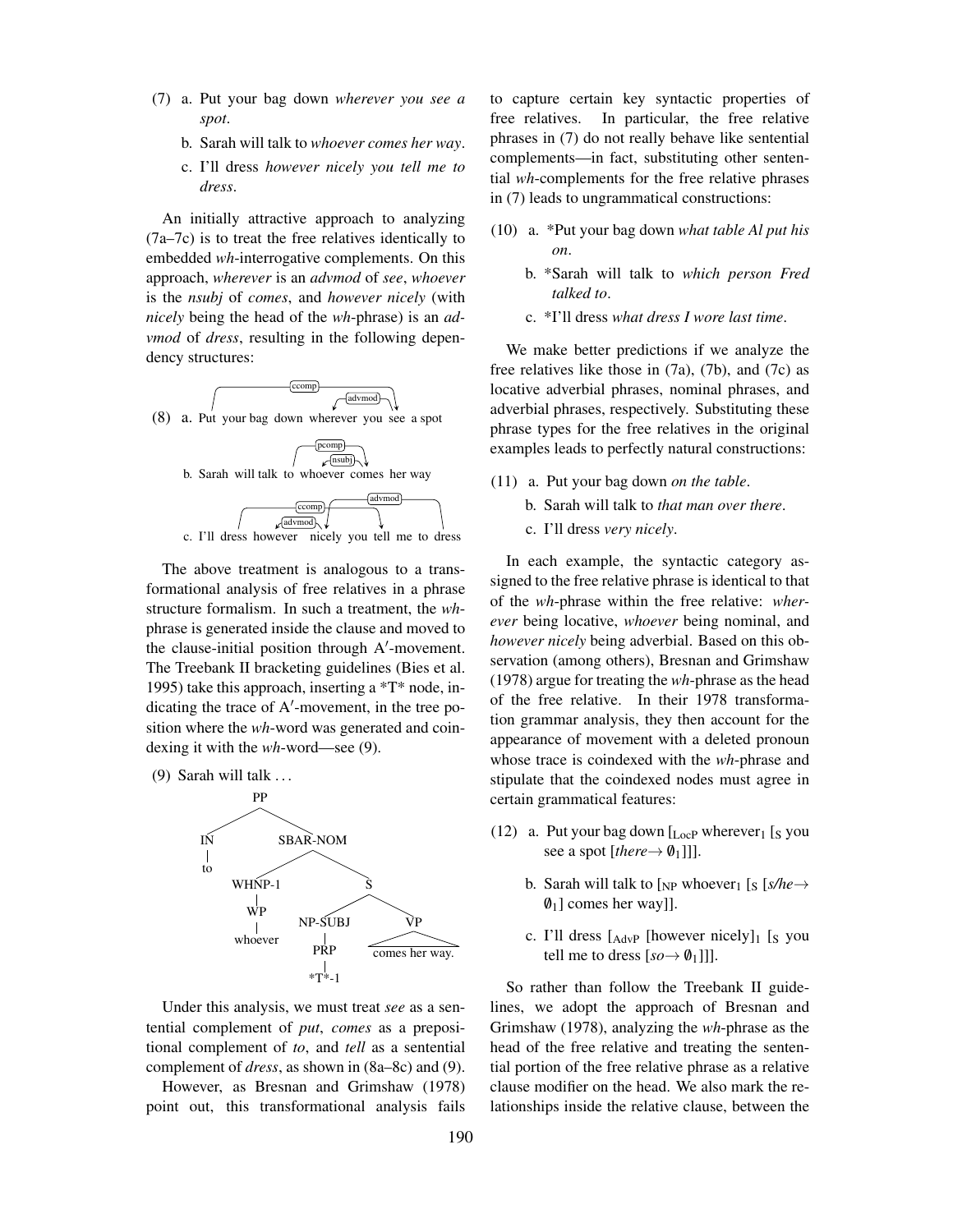verb and the head of the *wh*-phrase, with additional dependencies, to preserve the semantic relationship between the two entities. The grammatical relations between the verb of the relative and the head of the *wh*-phrase correspond to the ones the traces would receive. Thus, we decompose the examples in (7a–7c) as follows:



## 4.3 Comparative constructions

The syntax of comparative constructions in English poses various challenges for linguistic theory, many of which are discussed in Bresnan (1973). We devoted special attention to canonical (in)equality comparisons between two elements, of the form: *as*<sup>1</sup> *X as*<sup>2</sup> *Y* and *more X than Y*.

### 4.3.1 *as . . . as* constructions

In constructions of the form  $as_1 X as_2 Y$ , *X* and *Y* can be of a range of syntactic types, leading to surface forms such as those exemplified below:

- (16) a. Commitment is as important as a player's talent.
	- b. Get the cash to him as soon as possible.
	- c. I put in as much flour as the recipe called for.

Note that there are analogous constructions with inequality comparatives for all of these, briefly discussed below; the analysis argued for in this subsection will largely extend to those. *X* takes the form of an AdjP, an AdvP, and an NP in (16a), (16b) and (16c), respectively. We analyze the  $as_1 X as_2 Y$  expression as modification on the *X* phrase; notice that preserving only the head of the *X* phrase always yields a grammatical sentence, indicating that this head determines the syntactic type of the whole phrase:

- (17) a. Commitment is important.
	- b. Get the cash to him soon.
	- c. I put in flour.

This suggests that the head of *X* is the head of the whole structure (and therefore depends on nothing inside it) and that the  $as_1 \ldots as_2$  *Y* phrase modifies the inner *X* phrase. Our analysis expresses this by making *as*<sup>1</sup> dependent on a head inside *X*. However, clearly  $as_1 \ldots as_2 Y$  is a comparative modifier, and it modifies a gradable property. That property is not always denoted by the head of *X*; *flour*, for example, does not seem to be the target of the comparison in (16c). To reflect that, our next analytic decision is to make *as*<sup>1</sup> dependent on the adjective, adverb or quantifier that represents the gradable property targeted by the comparison. The relation is *advmod*, consistent with other types of degree modification, such as (18).

- (18) a. Commitment is crucially important.
	- b. Get the cash to him very soon.
	- c. I put in too much flour.

With that, for (16a) we have:

$$
\sqrt{\frac{\text{advmod}}{\text{important}}}
$$

For (16c), we make *as*<sup>1</sup> dependent on *much*, not *flour*, as it is the quantity of flour that is the target of the comparison:

$$
(20) \text{ as } \begin{array}{c} \sqrt{\text{adymod}} \\ \text{much} \end{array}
$$

These decisions address the question of what the head of the entire phrase is, and how the comparative modifier interfaces with it. Next, we turn to questions about the internal structure of the comparative. It seems that *as*<sup>1</sup> has a privileged status over  $as_2$ , since it is possible to drop  $as_2 Y(21)$ , but not  $as_1$  (22):

- (21) a. Commitment is (just) as important.
	- b. ?Get the cash to him (just) as soon.
	- c. I put in (just) as much flour.
- (22) a. \*Commitment is important as a player's talent.
	- b. \*Get the cash to him soon as possible.
	- c. \*I put in much flour as the recipe called for.

For this reason, and following other authors' syntactic analyses of the secondary term of a comparative as a complement (Huddleston and Pullum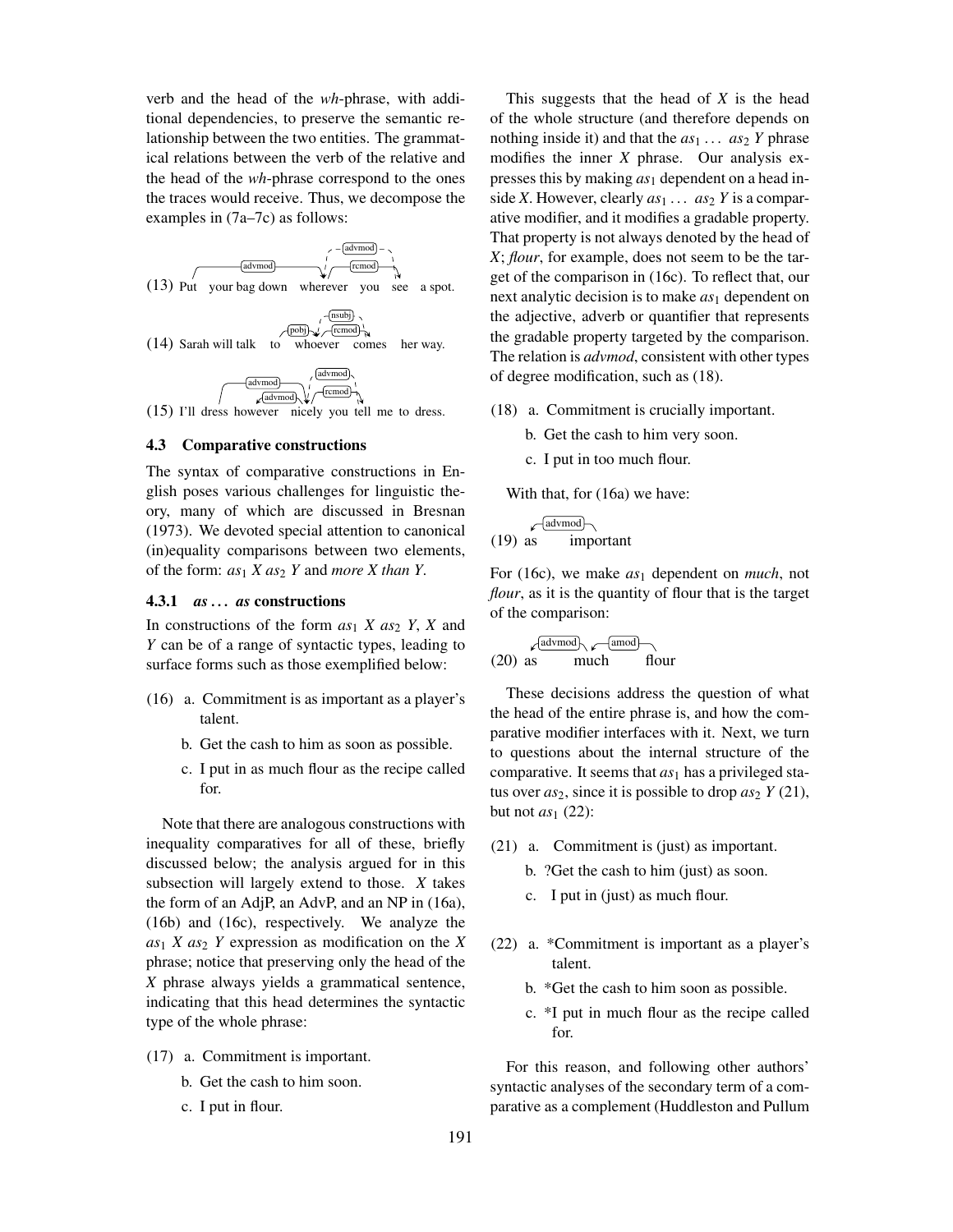2002), we make  $as_2$  *Y* dependent on  $as_1$ . This still leaves the question of how to link *Y* with the rest of the phrase. It is clear that the material in  $as_2 Y$ can be clausal, as exemplified by (16c); it is also optional, as exemplified by (21). For that reason, we make it an *advcl*, dependent on  $as_1$ , with  $as_2$  as a *mark*. This is consistent with the Penn Treebank annotations for these constructions. That gives us:



In the case when *Y* is an NP, to remain consistent with the Penn Treebank annotations, we treat *as*<sup>2</sup> *Y* as a prepositional phrase. So we have:



#### 4.3.2 *more . . . than* constructions

The analysis we give to expressions like *more . . . than* or *less . . . than*, as in (25), is very similar to the analysis of *as . . . as* discussed above.

(25) I put in more flour than the recipe called for.

Again, we analyze the head of the *more X than Y* expression as the head of the *X* phrase, since keeping the head will yield a grammatical sentence, which in this case is exactly (17c). Also in parallel with the constructions above, we note that the relation between *more . . . than Y* and *X* has a parallel with other types of adverbial modifiers, as was shown in (18c). Therefore, we again label that relation *advmod*. As for *than Y*, again we take it to be an adverbial clause if *Y* is anything other than an NP. So we will have analyses such as:



When *Y* is an NP, we essentially adopt the analysis of Bresnan (1973), in which an *-er* morpheme that expresses the comparative value combines with *much* to form *more*; this provides an explanation for why *much* appears in (16c), where it combines with *as*, but not in (25), where it combines with *-er*. This is relevant because the resulting *more* in (25) is, syntactically, an adjectival modifier, as is *much* in (16c). Also, in parallel with our analysis of  $as_1 X as_2 Y$  and consistently with the Penn Treebank analysis, we call *than Y* a prepositional phrase when *Y* is a noun phrase. We therefore arrive at the following analysis for the comparative expression below:



#### 4.4 Small clauses

In the world of phrase structure, *small clauses*, like the bracketed example in (28), have two competing analyses: in the analysis correlated with the lexicalist approach (28a), both the entity and the predicate depend on the main verb; and in the one correlated with the transformational approach (28b), the entity depends on the predicate.

(28) a. We made [them leave]. X Y X Z

b. We made [them leave].

There is a substantial literature on small clauses and evidence for and against each structure (Borsley 1991, Culicover and Jackendoff 2005, Matthews 2007). The optimal analysis largely depends on the assumptions of the theory in question. The Penn Treebank adopts the analysis in (28b), putting both arguments of the main verb under an S node. Empirically, though, the small clause as a unit fails a considerable number of constituency tests, such as those in (29) (adapted from (Culicover and Jackendoff 2005)), which show that the small clause cannot move around in the sentence as a unit. So in the system we have been developing—which we aim to make as empirically motivated as possible—we choose to have both the entity and the predicate depend on the main verb (28a) as is also done in the CoNLL scheme, leading to the analysis in (30). This analysis also allows us to add an additional subject relation between the two components of the small clause when the small clause contains a verb (which CoNLL does not have). Adopting the other analysis, we would lose the link between the object and the higher verb.

- (29) a. \*What we made was them leave.
	- b. \*We made without difficulty them leave.

c. \*Them leave is what we made.

$$
(30) We made them leave.
$$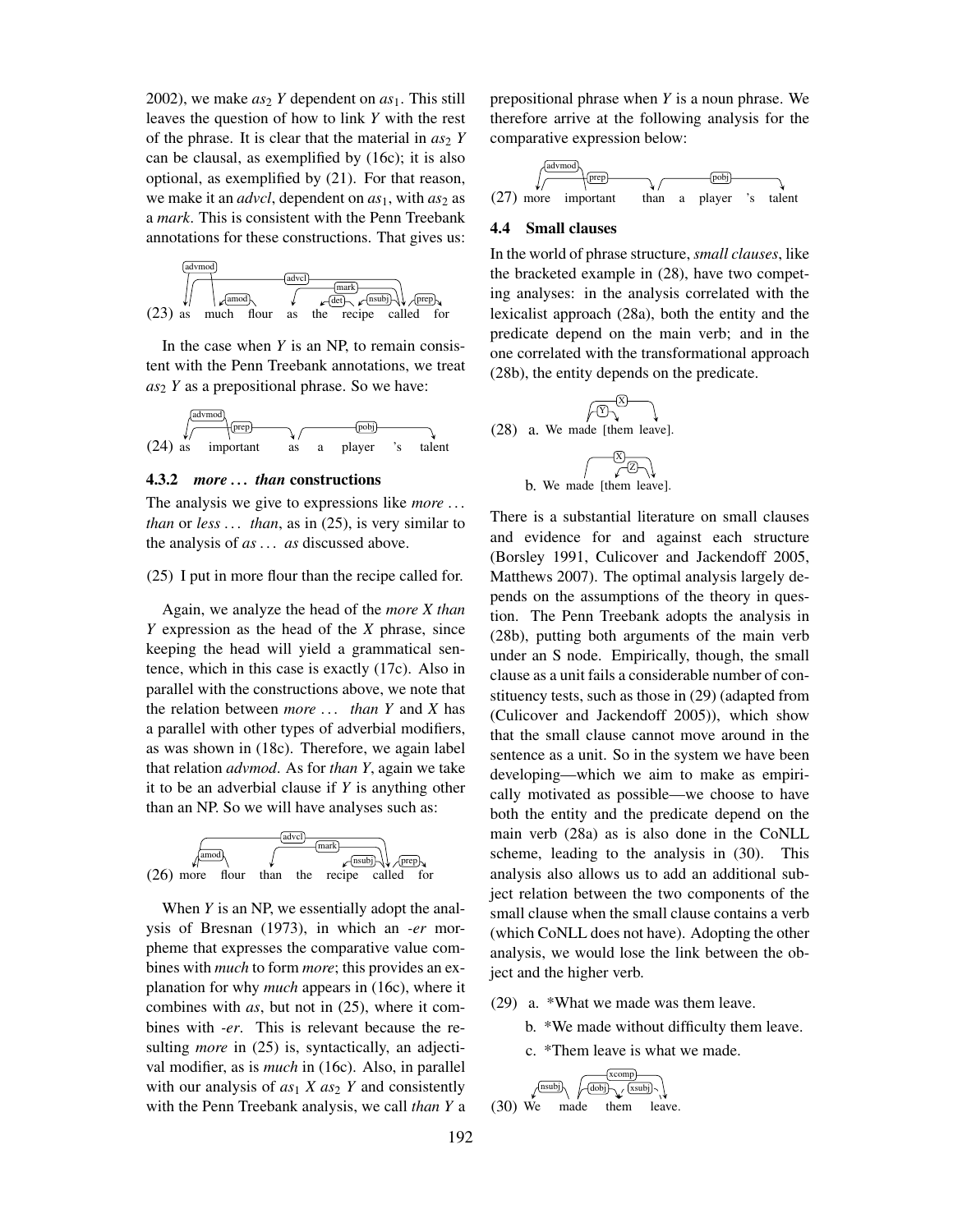The Penn Treebank also recognizes small clause constructions where the predicate is a nominal or adjectival expression as in (31b) and (31c) respectively. We can extend the *xcomp* analysis to them by regarding the noun or adjective as also a predicate with a controlled subject. This is consistent with both the LFG analysis where the grammatical function XCOMP originated (Bresnan 1982) and the treatment of predicate nouns and adjectives in copula constructions in SD (de Marneffe and Manning 2008a).

- (31) a. We made them leave.
	- b. We made them martyrs.
	- c. We made them noticeable.

For example (32a) has a parallel analysis to (32b):





Assigning the *xcomp* label offers a consistent analysis across all uses of the small clause construction and also emphasizes the fact that the second noun phrase is being used non-referentially, as a predicate instead of as an entity.

# 5 Extensions to the Stanford dependencies

In the process of annotating the Google Web Treebank, we also discovered a number of ways in which the SD standard needs to be modified to capture the syntax of a broader range of text genres. These changes, described in the following paragraphs, led to a new version of the extended SD scheme with 56 relations, listed in Figure 1.

#### 5.1 New relations

discourse Colloquial writing contains interjections, emoticons, and other discourse markers which are not linked to their host sentences by any existing relation. We add a discourse element relation *discourse* which encompasses these constructions, including emoticons and all phrases headed by words that the Penn Treebank tags INTJ: interjections (*oh*, *uh-huh*, *Welcome*), fillers (*um*, *ah*), and discourse markers (*well*, *like*, *actually*).

$$
(33) \tHello, my name is Vera.
$$

*mod* - modifier *advmod* - adverbial modifier *neg* - negation modifier *amod* - adjectival modifier *appos* - appositional modifier *advcl* - adverbial clause modifier *det* - determiner *discourse* - discourse element *goeswith* - goes with *predet* - predeterminer *preconj* - preconjunct *mwe* - multi-word expression modifier *mark* - marker (word introducing an *advcl* or *ccomp*) *nn* - noun compound modifier *npadvmod* - noun phrase adverbial modifier *tmod* - temporal modifier *num* - numeric modifier *number* - element of compound number *prep* - prepositional modifier *poss* - possession modifier *possessive* - possessive modifier (*'s*) *prt* - phrasal verb particle *quantmod* - quantifier modifier *rcmod* - relative clause modifier *vmod* - verbal modifier *vocative* - vocative *parataxis* - parataxis *punct* - punctuation *ref* - referent *sdep* - semantic dependent (breaking tree structure) *xsubj* - (controlled) subject *xobj* - (controlled) object Figure 1: Extended Stanford dependencies. goeswith Unedited text often contains multiple tokens that correspond to a single standard English word, as a result of reanalysis of compounds ("hand some" for "handsome") or input error ("othe r" for "other"). The non-head portions of these broken words are tagged GW in the treebank. We cannot expect preprocessing steps

*root* - root *dep* - dependent *aux* - auxiliary

*auxpass* - passive auxiliary

*acomp* - adjectival complement

*dobj* - direct object *iobj* - indirect object *pobj* - object of preposition

*csubj* - clausal subject

*nsubj* - nominal subject

*expl* - expletive (expletive "there")

*ccomp* - clausal complement with internal subject *xcomp* - clausal complement with external subject

*csubjpass* - passive clausal subject

*nsubjpass* - passive nominal subject

*cop* - copula *arg* - argument *agent* - agent *comp* - complement

*obj* - object

*subj* - subject

*cc* - coordination *conj* - conjunct

*list* - list item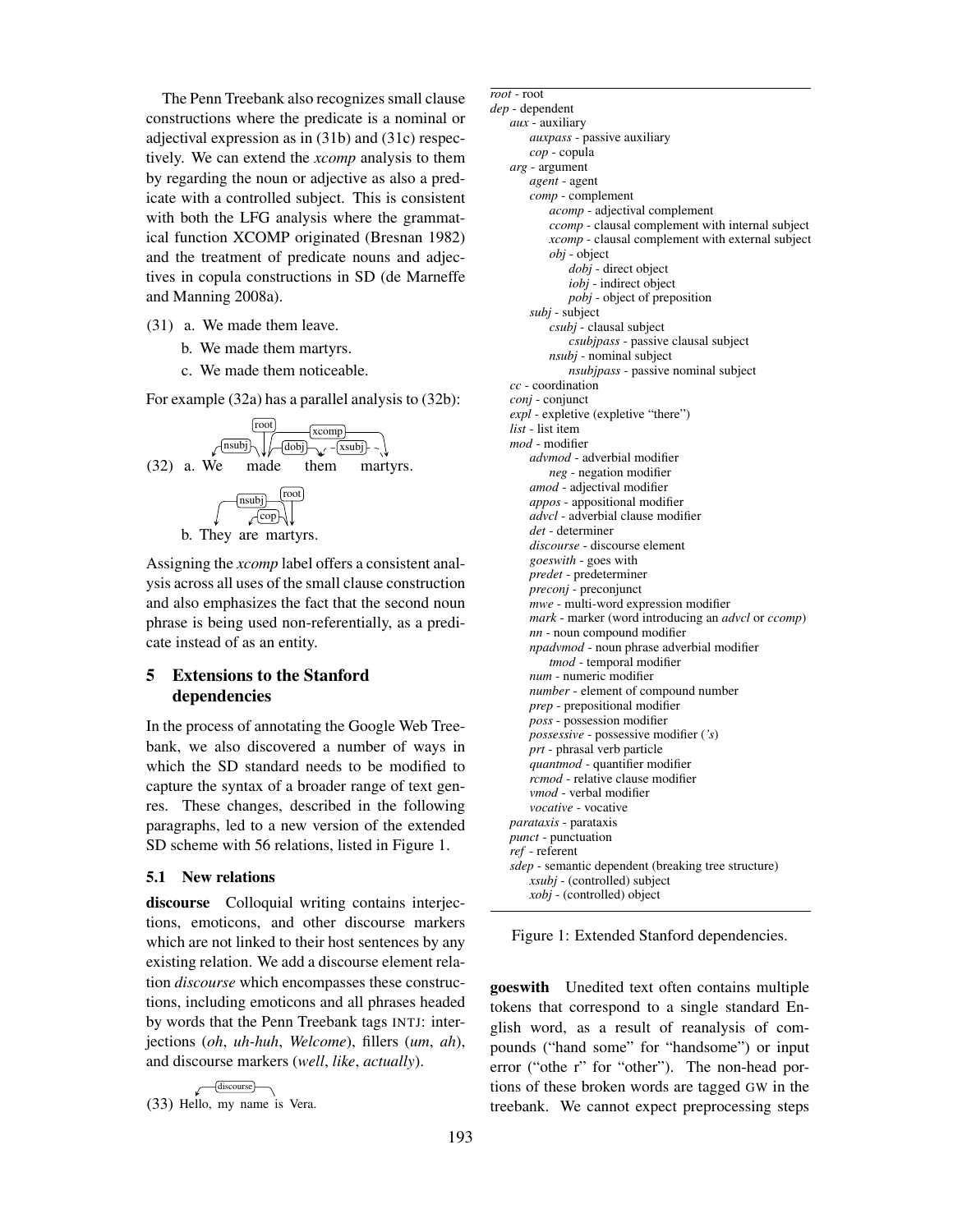(tokenization and normalization) to fix all of these errors, so we introduce the relation *goeswith* to reconnect these non-heads to their heads—usually the initial pieces of the words.

goeswith

(34) They come here with out legal permission

list Web text often contains passages which are meant to be interpreted as lists of comparable items, but are parsed as single sentences. Email signatures in particular contain these structures, in the form of contact information. We label the contact information *list* as in (35). For the key-value pair relations that often occur in these contexts, we use the *appos* relation.

$$
\begin{array}{c}\n\hline\n\text{first} \\
\hline\n\text{first} \\
\hline\n\text{4ppos} \\
\hline\n\text{4ppos} \\
\hline\n\text{4ppos} \\
\hline\n\text{4ppos} \\
\hline\n\text{4ppos} \\
\hline\n\text{4ppos} \\
\hline\n\text{4ppos} \\
\hline\n\text{4ppos} \\
\hline\n\text{4ppos} \\
\hline\n\text{4ppos} \\
\hline\n\text{4ppos} \\
\hline\n\text{4ppos} \\
\hline\n\text{4ppos} \\
\hline\n\text{4ppos} \\
\hline\n\text{4ppos} \\
\hline\n\text{4ppos} \\
\hline\n\text{4ppos} \\
\hline\n\text{4ppos} \\
\hline\n\text{4ppos} \\
\hline\n\text{4ppos} \\
\hline\n\text{4ppos} \\
\hline\n\text{4ppos} \\
\hline\n\text{4ppos} \\
\hline\n\text{4ppos} \\
\hline\n\text{4ppos} \\
\hline\n\text{4ppos} \\
\hline\n\text{4ppos} \\
\hline\n\text{4ppos} \\
\hline\n\text{4ppos} \\
\hline\n\text{4ppos} \\
\hline\n\text{4ppos} \\
\hline\n\text{4ppos} \\
\hline\n\text{4ppos} \\
\hline\n\text{4ppos} \\
\hline\n\text{4ppos} \\
\hline\n\text{4ppos} \\
\hline\n\text{4ppos} \\
\hline\n\text{4ppos} \\
\hline\n\text{4ppos} \\
\hline\n\text{4ppos} \\
\hline\n\text{4ppos} \\
\hline\n\text{4ppos} \\
\hline\n\text{4ppos} \\
\hline\n\text{4ppos} \\
\hline\n\text{4ppos} \\
\hline\n\text{4ppos} \\
\hline\n\text{4ppos} \\
\hline\n\text{4ppos} \\
\hline\n\text{4ppos} \\
\hline\n\text{4ppos} \\
\hline\n\text{4ppos} \\
\hline\n\text{4ppos} \\
\hline\n\text{4ppos} \\
\hline\n\text{4ppos} \\
\hline\n\text{4ppos} \\
\hline\n\text{4ppos} \\
\hline\n\text{4ppos} \\
\hline\n\text{4ppos} \\
\hline\n\text{4ppos} \\
\hline\n\text{4ppos} \\
\hline\n\text{4ppos} \\
$$

vmod Since the distinction between *partmod* and *infmod* is straightforwardly reflected in the part-of-speech of the verb, we choose to cease duplicating information by merging these relations into a single one, *vmod*. We intend this to cover all cases of verb-headed phrases acting as modifiers, which are not full clauses.

$$
\sqrt{\text{vmod}}
$$

(36) I don't have anything to say.

vocative In writing that directly addresses a dialog participant (e.g., emails and newsgroup postings), it is common to begin sentences by naming that other participant. We introduce the *vocative* relation to link these names to their host sentences.

(37) Tracy, do we have concerns here? vocative

xobj We introduce the relation *xobj* to capture the relationship between a verb and its displaced logical object. For further explanation, see the discussion of *tough* adjectives in section 4.1 above.

xobj

(38) Those were hard for him to find.

#### 5.2 Modified and deleted relations

advcl Purpose clauses (*purpcl*) were singled out based on a semantic distinction, but distinctions were not made for other types of adverbial clause (temporal, causal, etc.). We make the scheme more uniform by collapsing purpose clauses with general adverbial clauses (*advcl*).

$$
(39) She talked to him in order to secure the account.
$$

amod Parenthetically marked ages have been treated as appositives (and marked *appos*), but we find that this violates the otherwise largely sound generalization that appositives fill the same semantic role as the NPs they modify, and essentially serve as alternative ways to identify the entities named by those NPs. Since, for example, it is not reasonable to infer (41) from (40), we choose to re-classify these cases as displaced adjectival modifiers, and label them *amod*.

$$
\begin{array}{c}\n\sqrt{\text{amod}} \\
(40) \text{ John Smith } (33) \text{ was from Kansas City, MO.}\n\end{array}
$$

(41) 33 is from Kansas City, MO.

appos We abandon the *abbrev* relation and substitute *appos*: *abbrev* captured parenthetical expressions indicating abbreviations, but was used rarely, and provided little information not also captured by the more general *appos*.

(42) The Australian Broadcasting Corporation ( ABC ) appos

attr In *wh*-questions such as (43), we treated the copular verb as the root, and the *wh*-word was an *attr*. We are abandoning the *attr* relation, leading to the following analysis which parallels that of affirmative copular sentences like (44) where the predicate is the root. Copular sentences are now treated more uniformly than before.

$$
(43) What is that?\n
$$
(44) That is a stugeon.
$$
$$

mark The former *complm* relation captured overt complementizers like "that" in complement clauses (*ccomp*). We follow the intuition from HPSG that this relation captures approximately the same structural relation as *mark* in adverbial clauses (45), and provides no information that *mark* would not also provide. We thus abandon the *complm* relation, and substitute *mark* (46).



(46) He says that you like to swim.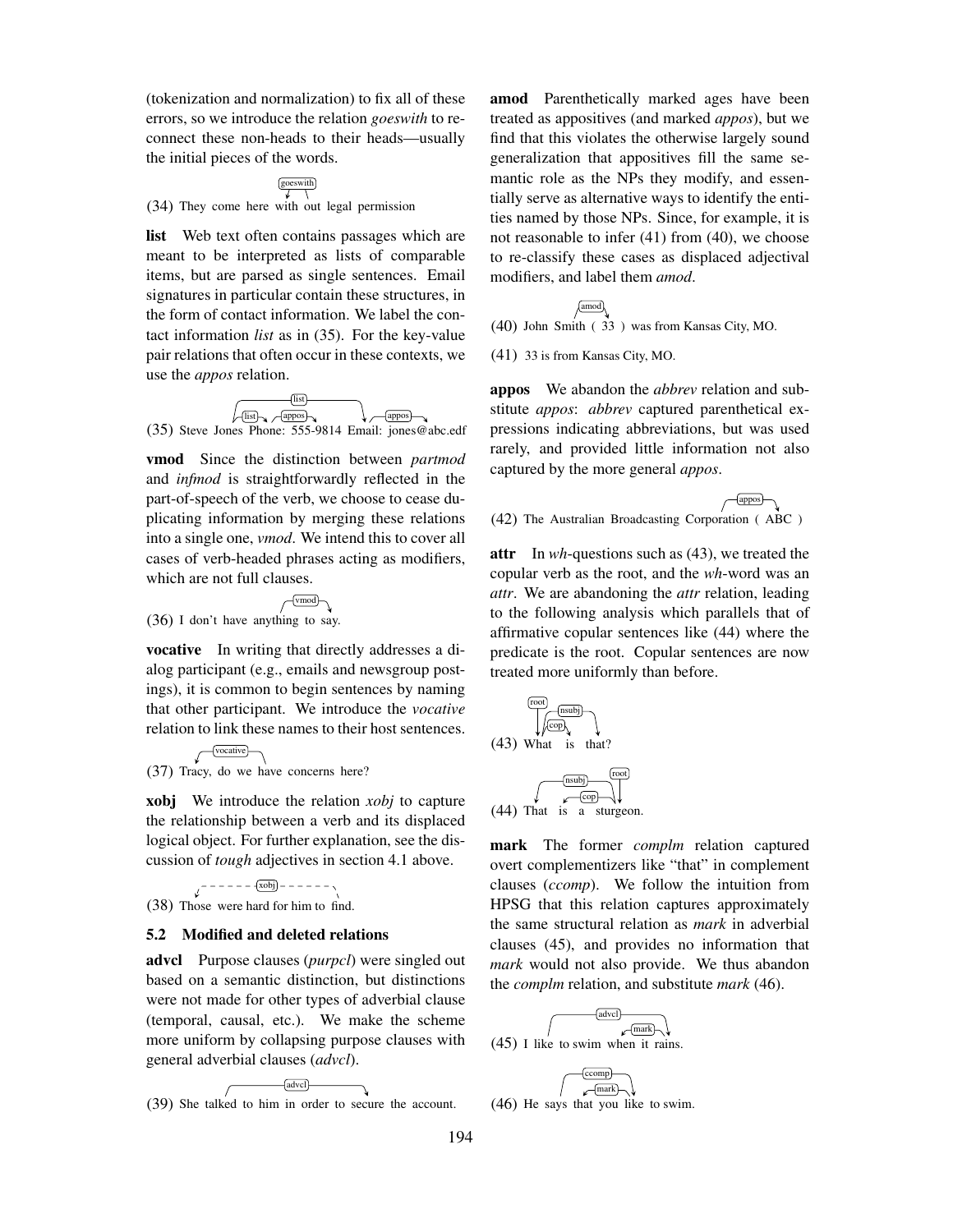mwe We have found several additional constructions that we believe meet the criteria to be considered multi-word expressions for the purposes of the *mwe* relation, which is intended for "multiword idioms that behave like a single function word." We add the following constructions:

*at least, at most, how about, how come, in case, in order (to), of course, prior to, so as (to), so that, what if, whether or not*

This is in addition to already-recognized constructions such as:

*rather than, as well as, instead of, such as, because of, instead of, in addition to, all but, such as, because of, instead of, due to*

(47) Of course I'll go! mwe

Ultimately, the choice of what to count as a *mwe* reflects a cut across the continuous cline of grammaticalization, and is necessarily arbitrary.

punct We do not follow Choi and Palmer (2012) in using the relations *hmod* and *hyph* for the nonhead words of split-up hyphenated words and the hyphens respectively. We find the usage of hyphens is very inconsistent, and so we prefer to apply the most appropriate general relation that holds between the hyphenated components rather than adopt these labels. For the hyphen, when it is used to construct compound words (48), we treated it as punctuation and assign the *punct* relation, but when it is used in place of an en dash to indicate a range, as in (49), we treat it as a preposition and assign the *prep* relation.



$$
\sqrt{\text{prep}}\sqrt{\text{pobj}}\sqrt{\text{pobj}}
$$
(49) French Indochina War (1946 - 1954)

rel *rel* has been used in a small number of constructions to mark the head words of *wh*-phrases introducing relative clauses. We are retiring the relation: we will mark the heads of *wh*-phrases in accordance with their role in the relative clause (usually *nsubj*, *dobj*, *pobj*, or *prep*), and any such head whose role cannot be identified will be marked with the generic relation *dep*.

xcomp The *xcomp* relation is specified in de Marneffe and Manning (2008a) to apply to any non-finite complement clause which has its subject controlled by the subject of the next higher verb. However, complement clauses with object control—wherein the object of the higher verb controls the subject of an embedded clause, as in (50)—structurally have more in common with subject control cases rather than with the canonical *ccomp* complement clause with which it would otherwise be classified. Further, these cases are grouped as XCOMP in LFG. In order to ensure that this crucial notion of external control is reliably captured, we expand the definition of *xcomp* to include cases of both subject and object control.

(50) It allowed material previously stored to decompose. xcomp

# 6 Conclusions

We extend the coverage of the SD scheme by presenting principled analyses of linguistically interesting constructions and by positing new relations to capture frequent constructions in modern web data. Our approach has been empirical: all the construction types discussed here appear in the Google English Web Treebank data that we are annotating. We are currently incorporating our extensions of the SD standard into the freely available converter tool associated with the scheme. So far, there has not been any quantitative evaluation of the tool: there has only been some qualitative analysis as well as a focus on some relations as reported in (Rimell et al. 2009, Bender et al. 2011), but ultimately the annotated gold standard corpus we are creating will enable a thorough evaluation of the converter tool.

## Acknowledgment

Annotation of the English Web Treebank with gold Stanford dependencies has been supported by a gift from Google Inc. We thank the anonymous reviewers, John Bauer, and Joakim Nivre for helpful comments on the analyses we propose.

### References

Bender, Emily M., Dan Flickinger, Stephan Oepen, and Yi Zhang. 2011. Parser evaluation over local and non-local deep dependencies in a large corpus. In *Proceedings of the Conference on Empirical Methods in Natural Language Processing*, pp. 397–408.